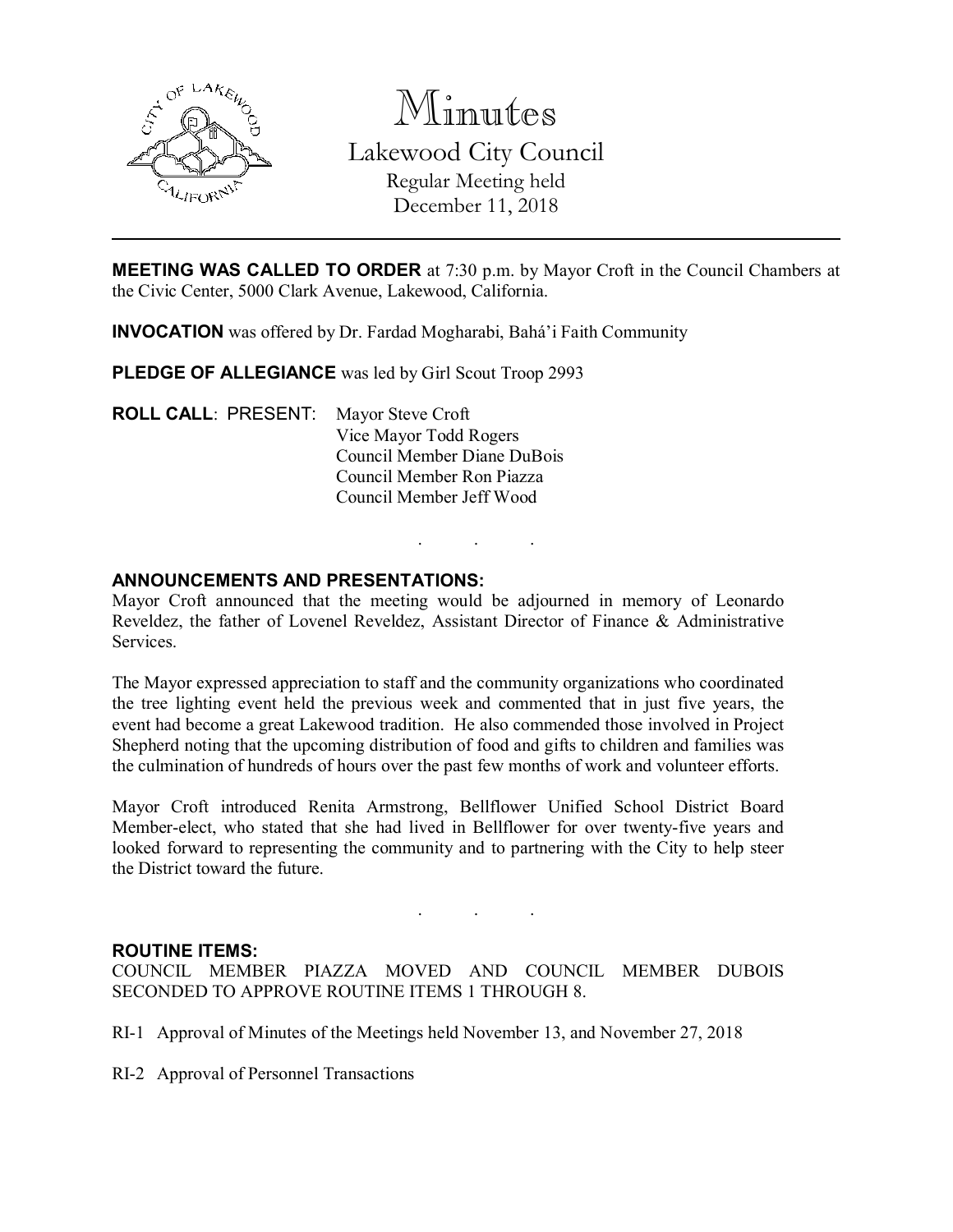#### ROUTINE ITEMS: - Continued

- RI-3 Approval of Registers of Demands
- RI-4 Approval of Report of City Council Committees' Activities
- RI-5 Approval of Monthly Report of Investment Transactions
- RI-6 Acceptance of Notice of Completion for Public Works Project No. 2016-1R, Improvements to the Existing Burns Community Center, De La Riva Construction, Inc.
- RI-7 Approval of Tenth Amendment to Recreation Lease for the Lakewood Equestrian Center
- RI-8 RESOLUTION NO. 2018-63; A RESOLUTION OF THE CITY COUNCIL OF THE CITY OF LAKEWOOD ADDING A JOB CLASSIFICATION TO SCHEDULE B OF RESOLUTION NO. 2018-38 PERTAINING TO HOURLY-RATED PART-TIME EMPLOYEES AND ENACTING A PERSONNEL RESOLUTION ESTABLISHING THE COMPENSATION, RULES AND REGULATIONS PERTAINING TO HOURLY-RATED PART-TIME EMPLOYEES

UPON ROLL CALL VOTE, THE MOTION WAS APPROVED:

AYES: COUNCIL MEMBERS: Piazza, DuBois, Rogers, Wood and Croft NAYS: COUNCIL MEMBERS: None

2.1 • SECOND READING AND ADOPTION OF ORDINANCE NO. 2018-9; AMENDING THE LAKEWOOD MUNICIPAL CODE AND THE ZONING ORDINANCE REGARDING VARIOUS MINOR MODIFICATIONS AND CLARIFICATIONS

. . .

Steve Skolnik, for the City Attorney, advised that the proposed ordinance had been introduced at a public hearing during the previous City Council meeting and was presented for second reading and adoption at this time.

ORDINANCE NO. 2018-9; AMENDING THE LAKEWOOD MUNICIPAL CODE AND THE ZONING ORDINANCE REGARDING VARIOUS MINOR MODIFICATIONS AND CLARIFICATIONS

VICE MAYOR ROGERS MOVED AND COUNCIL MEMBER WOOD SECONDED TO ADOPT ORDINANCE NO. 2018-9. UPON ROLL CALL VOTE, THE MOTION WAS APPROVED:

. . .

AYES: COUNCIL MEMBERS: Piazza, DuBois, Rogers, Wood and Croft NAYS: COUNCIL MEMBERS: None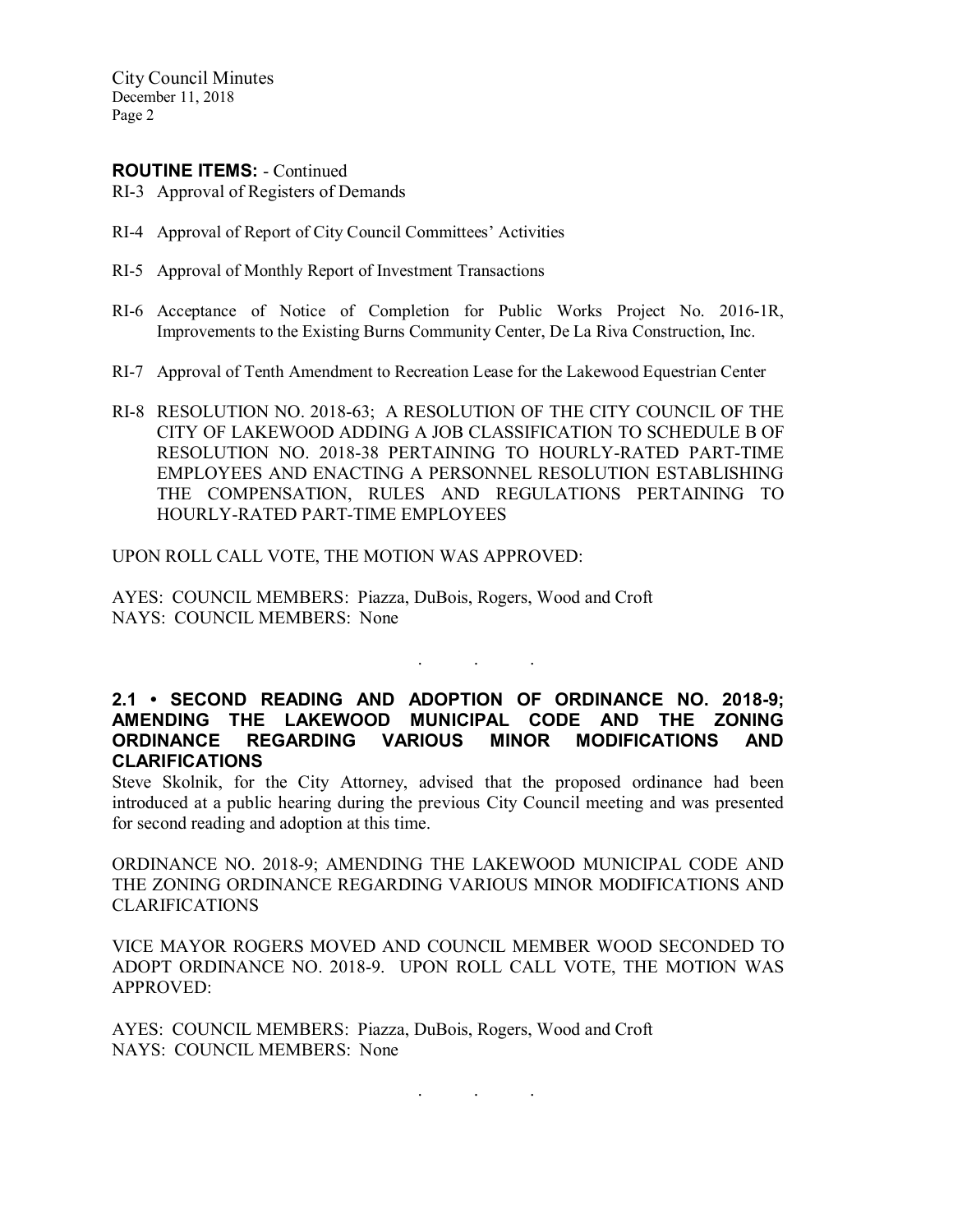# 3.1 • ARCHITECTURAL SERVICES AGREEMENT - DAHLIN GROUP

Lisa Rapp, Director of Public Works, made a presentation based on the report in the agenda and explained that staff was recommending entering into a contract for consulting architectural services with the Dahlin Group, who offered a wide array of park and civic buildings project experience and were available to assist the City in an urgent park improvement project. She stated that there were a number of ongoing projects and the need to deal with several unanticipated ADA related projects had arisen. In looking at several firms, it had been determined that the Dahlin Group was the most qualified, and had appropriate staff and applicable expertise to meet the City's immediate and ongoing needs. Ms. Rapp reported that the first project, ADA improvements for four park restrooms, would be an opportunity to gauge the firm's ability to deliver plans and specifications for a project in a timely fashion within a set scope of work and would help determine whether the firm could be used on future projects. She noted that the City would be under no obligation to continue using them if the quality or timeliness of their work was not satisfactory. A detailed proposal for the ADA improvements for the four bathrooms included Biscailuz Park Activity Building, Boyar Park Activity Building, Del Valle Park Activity Building, and San Martin Park Activity Building. The Dahlin Group would prepare preliminary plans for review and final plans and specifications suitable for bidding as a public works contract along with an estimate and a schedule. She stated it was staff's recommendation that the City Council authorize an on-call Architectural Services agreement with Dahlin Group based upon their FY 18-19 rate schedule; authorize work for the ADA Restroom Improvements in an amount not-to-exceed \$103,950; and appropriate \$103,950 from the General Fund assigned fund balance - Capital Replacement and Repair for the project.

VICE MAYOR ROGERS MOVED AND COUNCIL MEMBER DUBOIS SECONDED TO AUTHORIZE AN ON-CALL ARCHITECTURAL SERVICES AGREEMENT WITH DAHLIN GROUP; AUTHORIZE WORK FOR THE ADA RESTROOM IMPROVEMENTS IN AN AMOUNT NOT TO EXCEED \$103,950; AND APPROPRIATE THE SAME AMOUNT FROM THE GENERAL FUND ASSIGNED FUND BALANCE - CAPITAL REPLACEMENT AND REPAIR FOR THE PROJECT. UPON ROLL CALL VOTE, THE MOTION WAS APPROVED:

AYES: COUNCIL MEMBERS: Piazza, DuBois, Rogers, Wood and Croft NAYS: COUNCIL MEMBERS: None

### 3.2 • UPDATE ON PUBLIC WORKS PROJECT NO. 2018-5; IMPROVEMENTS TO THE EXISTING RYNERSON PARK

. . .

The Public Works Director made a presentation based on the report in the agenda and stated that Fleming Environmental had commenced work for the Rynerson Park site improvements, which included installation of a previously purchased pre-fabricated park restroom building, miscellaneous demolition, and site improvements to include concrete walkways, concrete ramps, parking striping, pedestrian bridge improvements. The restroom was currently on its way for delivery and installation with site work underway to prepare the subgrade pad at the site of the restroom building and provide utility hookups.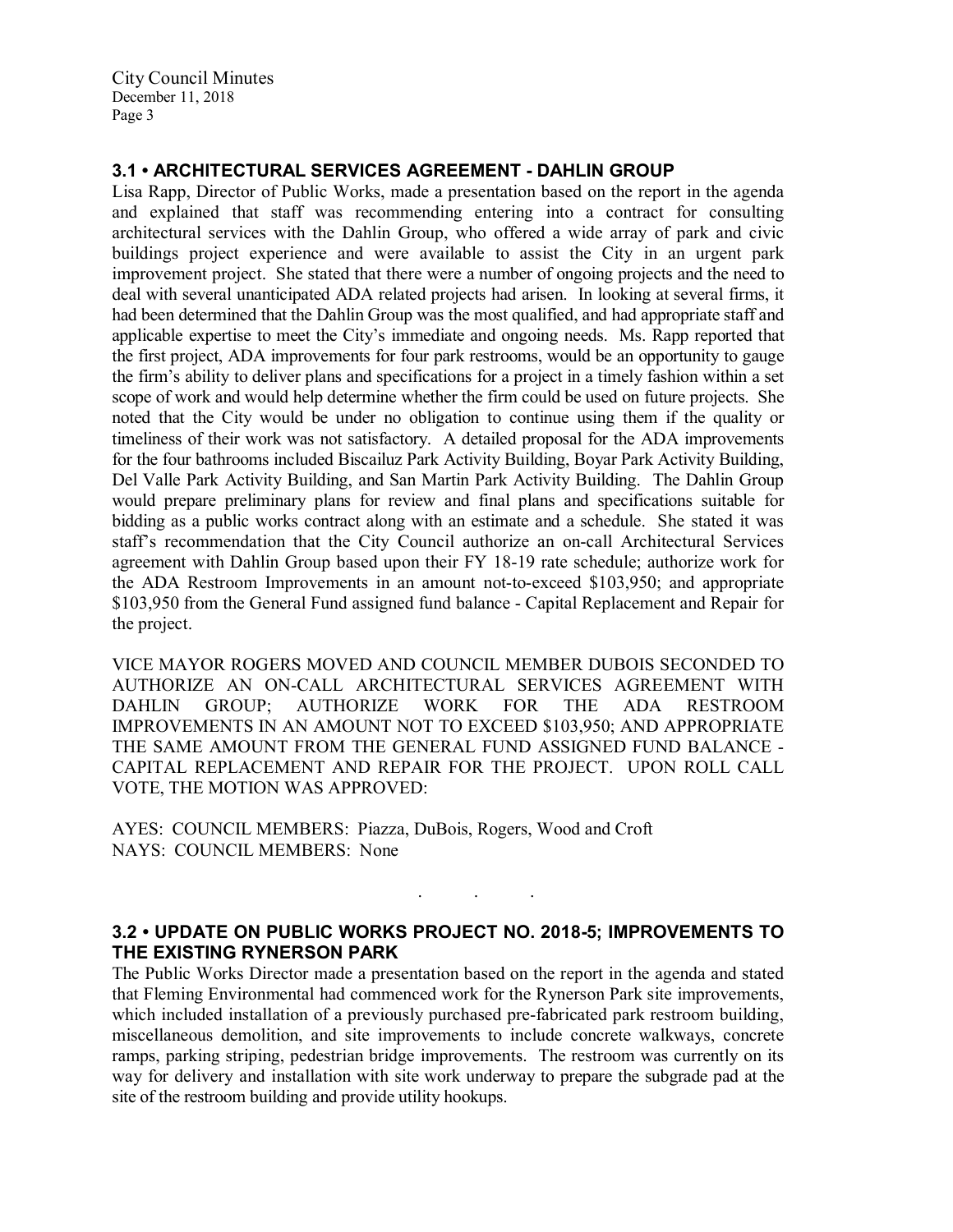#### 3.2 • UPDATE ON PUBLIC WORKS PROJECT NO. 2018-5; IMPROVEMENTS TO THE EXISTING RYNERSON PARK - Continued

Staff submitted a proposal request to Fleming for the installation of a picnic slab to provide a large group picnic area. She stated that the written report indicated that this would be in the northerly location of the old picnic shelter, however, staff of the Recreation and Community Services Department had requested that the slab be installed to the more heavily used south location closer to the playground. The design allowed for the addition of a shelter in the future. Fleming proposed a total cost of \$40,480 for the picnic slab and connection to the adjacent walkways. She explained that although no other change orders had been issued to date, the project was just beginning so the current contingency should be reserved to cover any unforeseen conditions during construction and not utilized for the extra work. In addition, a drinking fountain, picnic tables, prep tables, BBQs and trash cans were needed. There were sufficient funds in the FY 18-19 equipment replacement account for the purchase. She concluded by stating that staff recommended that the City Council authorize staff to approve a change order in an amount not to exceed \$40,480 to Public Works Contract 18-5 and appropriate \$40,480 from the General Fund assigned fund balance – reserve for Capital Improvements for the project.

COUNCIL MEMBER WOOD MOVED AND VICE MAYOR ROGERS SECONDED TO AUTHORIZE STAFF TO APPROVE A CHANGE ORDER IN AN AMOUNT NOT TO EXCEED \$40,480 TO PW PROJECT NO. 2018-5 AND APPROPRIATE THE SAME AMOUNT FROM THE GENERAL FUND ASSIGNED FUND BALANCE – RESERVE FOR CAPITAL IMPROVEMENTS FOR THE PROJECT. UPON ROLL CALL VOTE, THE MOTION WAS APPROVED:

AYES: COUNCIL MEMBERS: Piazza, DuBois, Rogers, Wood and Croft NAYS: COUNCIL MEMBERS: None

### 3.3 • FINAL DESIGN AND PREPARATION OF PLANS, SPECIFICATIONS AND ESTIMATES - LAKEWOOD BOULEVARD REGIONAL CORRIDOR CAPACITY ENHANCEMENT PROJECT

. . .

The Director of Public Works made a presentation based on the report in the agenda and reported that the Los Angeles County Metropolitan Transportation Authority (LACMTA) had provided a grant of \$3,600,000 in Measure R Funds for improvements within the City as part of the Lakewood Boulevard Regional Corridor Capacity Enhancement Project. The funds came from LACMTA share of Measure R and were not the local return allocated to the Lakewood. She stated that there would be a future funding agreement for the construction phase. The project included street widening, median improvements, bike lanes, sidewalk, street resurfacing, ADA and storm water compliance, traffic signal modification, drought-resistant landscaping and irrigation and signing and striping; all within the existing right-of-way. Based upon the need to maintain continuity in the project design, and their indepth knowledge of the earlier design and environmental phases, staff requested that Willdan submit a detailed proposal for the final design phase.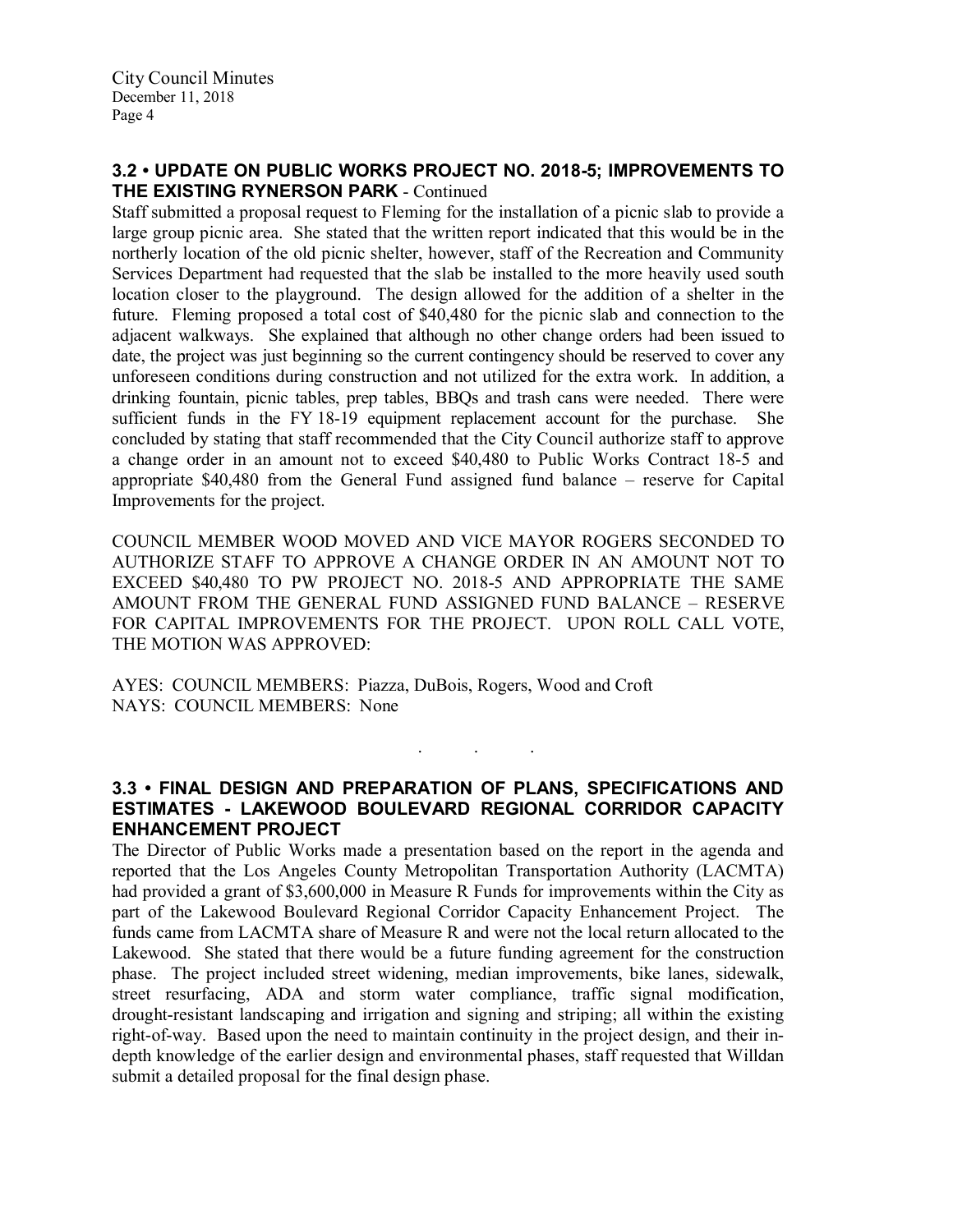# 3.3 • FINAL DESIGN AND PREPARATION OF PLANS, SPECIFICATIONS AND ESTIMATES - LAKEWOOD BOULEVARD REGIONAL CORRIDOR CAPACITY ENHANCEMENT PROJECT - Continued

She explained the importance of the schedule in that there would be opportunities to apply for grant programs to fund the construction and the City's applications would be more competitive if it demonstrated that plans would be ready for bid in a timely fashion. The utility undergrounding design to be completed by Southern California Edison would be coordinated by Willdan. It was staff's recommendation that the City Council approve Willdan's proposal to complete final design plans for the Lakewood Boulevard Regional Corridor Capacity Enhancement Project under their existing Engineering Services Agreement in an amount not to exceed \$1,334,635 and authorize the Mayor to sign the proposal subject to approval of form by the City Attorney.

Ms. Rapp responded to Vice Mayor Rogers' request for clarification for the record by stating that the allocation had been for \$3.6 million and not the \$3.2 million amount as noted on the second page of the report.

Council Member Piazza stated that despite this being for consideration of an engineering services agreement for the project and not on the regional corridor project itself, he would, in an abundance of caution, be abstaining from voting on the matter since he had a business located in a portion of the corridor.

VICE MAYOR ROGERS MOVED AND COUNCIL MEMBER WOOD SECONDED TO APPROVE WILLDAN'S PROPOSAL TO COMPLETE FINAL DESIGN PLANS FOR THE LAKEWOOD BOULEVARD REGIONAL CORRIDOR CAPACITY ENHANCEMENT PROJECT UNDER THEIR EXISTING ENGINEERING SERVICES AGREEMENT IN AN AMOUNT NOT TO EXCEED \$1,334,635 AND AUTHORIZE THE MAYOR TO SIGN THE PROPOSAL. UPON ROLL CALL VOTE, THE MOTION WAS APPROVED:

AYES: COUNCIL MEMBERS: DuBois, Rogers, Wood and Croft NAYS: COUNCIL MEMBERS: None ABSTAIN: COUNCIL MEMBERS: Piazza

# 3.4 • REVIEW OF COMPREHENSIVE ANNUAL FINANCIAL REPORT (CAFR) FOR YEAR ENDED JUNE 30, 2018, AND PRESENTATION OF GOVERNMENT FINANCE OFFICERS ASSOCIATION (GFOA) AWARD

. . .

Jose Gomez, Director of Finance and Administrative Services, presented a report based on the memo in the agenda and stated that the newly formed City Council Audit Committee, made up of Mayor Croft and Council Member Piazza, had actively participated in preparation for the audit and the drafting of the Comprehensive Annual Financial Report (CAFR). He reported that the City remained in sound fiscal condition and would proactively address the challenges posed by the past recession and the State takeaways of local funds in an efficient and effective manner.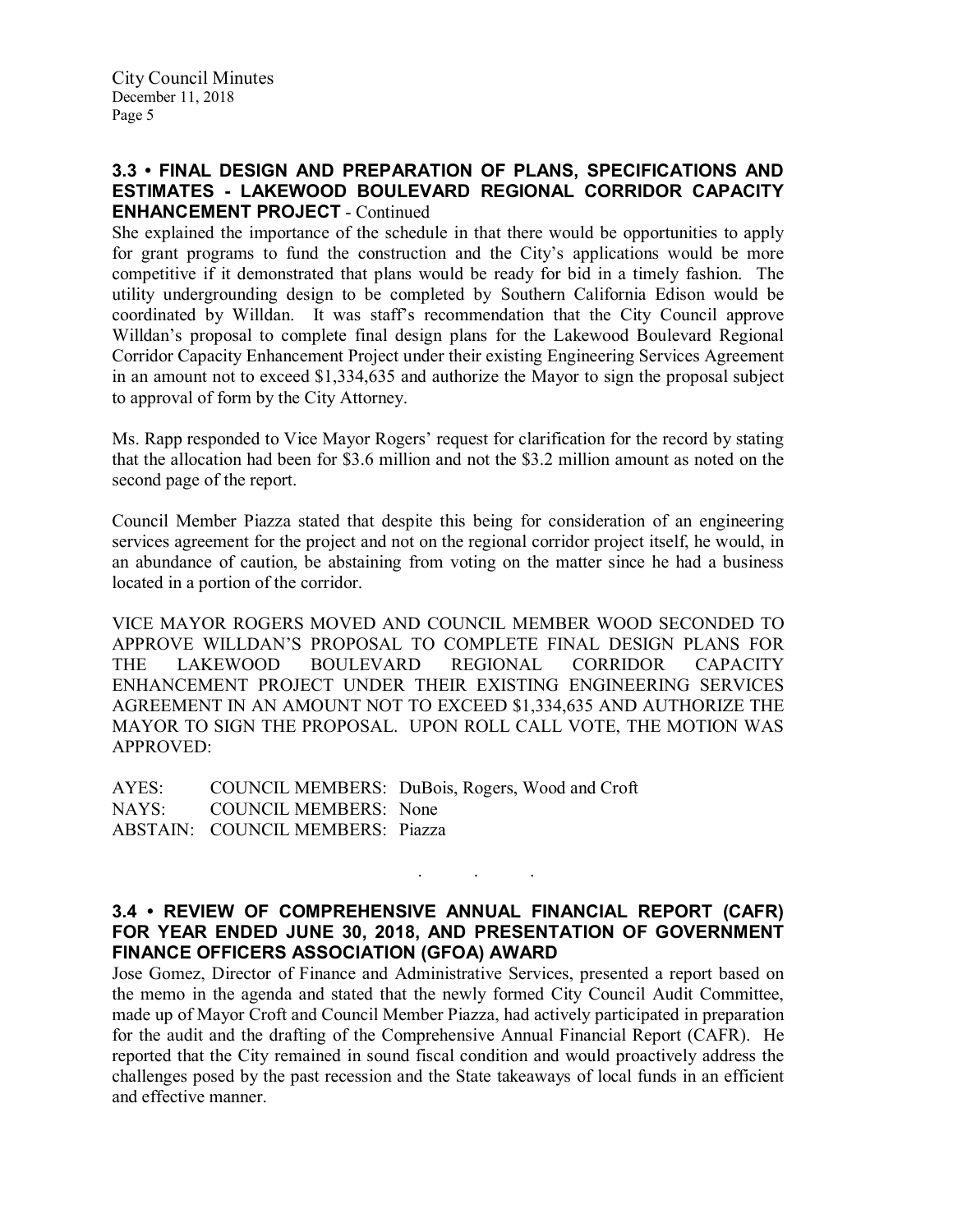# 3.4 • REVIEW OF COMPREHENSIVE ANNUAL FINANCIAL REPORT (CAFR) FOR YEAR ENDED JUNE 30, 2018, AND PRESENTATION OF GOVERNMENT FINANCE OFFICERS ASSOCIATION (GFOA) AWARD - Continued

Ken Pun, managing partner, and Frances Kuo, partner, The Pun Group, displayed slides and highlighted the elements of the annual financial report which included scope of work; audit responsibilities; approach to the audit; overview of financial statements; and audit results.

Mr. Pun presented a Certificate of Achievement for Excellence in Financial Reporting to the City of Lakewood for the FY 2016-17 CAFR to the Mayor and Council.

COUNCIL MEMBER DUBOIS MOVED AND VICE MAYOR ROGERS SECONDED TO RECEIVE AND FILE THE COMPREHENSIVE ANNUAL FINANCIAL REPORT YEAR ENDED JUNE 30, 2018. UPON ROLL CALL VOTE, THE MOTION WAS APPROVED:

AYES: COUNCIL MEMBERS: Piazza, DuBois, Rogers, Wood and Croft NAYS: COUNCIL MEMBERS: None

# SUCCESSOR AGENCY ACTIONS

1. Approval of Register of Demands VICE MAYOR ROGERS MOVED AND COUNCIL MEMBER WOOD SECONDED TO APPROVE THE REGISTER OF DEMANDS. UPON ROLL CALL VOTE, THE MOTION WAS APPROVED:

. . .

AYES: COUNCIL MEMBERS: Piazza, DuBois, Rogers, Wood and Croft NAYS: COUNCIL MEMBERS: None

. . .

2. Approval of Recognized Obligation Payment Schedule for July 1, 2019 Through June 30, 2019 - ROPS 19-20

COUNCIL MEMBER DUBOIS MOVED AND COUNCIL MEMBER PIAZZA SECONDED TO APPROVE THE RECOGNIZED OBLIGATIONS PAYMENT SCHEDULE FOR JULY 1, 2019 THROUGH JUNE 30, 2020. UPON ROLL CALL VOTE, THE MOTION WAS APPROVED:

AYES: COUNCIL MEMBERS: Piazza, DuBois, Rogers, Wood and Croft NAYS: COUNCIL MEMBERS: None

. . .

. . .

#### **ORAL COMMUNICATIONS: None**